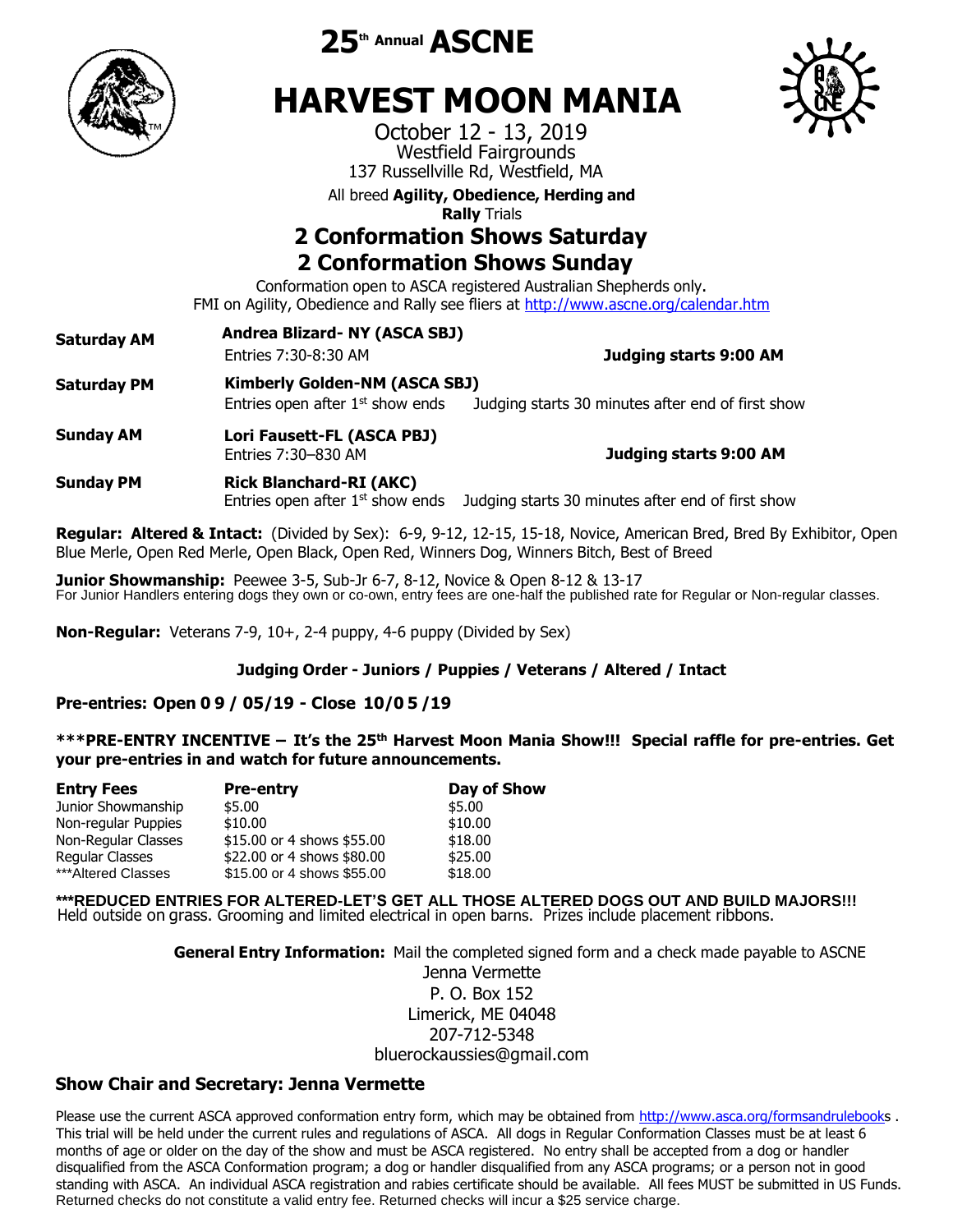## **PHOTOGRAPHER-Roxanne Gura from Gura Photography will be available at the conformation area to take placement, win and title photos for al venues.**

#### **BYO POT LUCK DINNER—Saturday Night at 6:00 p.m.**

Everyone participating at HMM is invited to join in an evening feast in the white covered building. Bring whatever you'd like to contribute and bring your preference of drinks for yourself. Main dishes, side dished, salads, and desserts. Plates and utensils will be provided.

#### **FOOD / VENDORS**

There will be a food truck on the premises.

#### **Emergency Veterinarian**

VCA Montgomery Road Animal Hospital 207 Montgomery Road. Westfield**,** MA 01085 Phone: 413-568-1745

#### **Directions to Westfield Fairgrounds:**

**From Interstate 91:** Take Exit 15, Holyoke Mall at Ingleside. Turn left at bottom of ramp. Go to second set of lights and turn right onto Homestead Ave. At next light turn left onto Rt. 202. Go approximately 5 miles. Cross Rt. 10 (at light) and go to cemetery on the left. At stop sign turn left. Show site is on the left, about 1 1/2 miles.

**From the Massachusetts Turnpike—I-90:** Take exit 3. Turn right at the light at the end of the ramp. Go about 100 ft. and make a right onto Arch Road. (Westfield Motor Inn/Westfield Quality Inn is on the corner.) Go about 1.5 miles. With the Southern States Building on your right, make a left onto Cabot Road. Go to the end of Cabot and make a right onto Russellville Rd. Show site is a short distance up on the right.

#### **ACCOMMODATIONS - Make your Reservations Early!!!**

Hotels that accept dogs are quickly becoming a rarity. Please behave responsibly! Clean up after your dog!!! Bring sheets to cover the bed, furniture, under your dog's food dish and to put under the crated to keep marks off the rug. Do not groom or bathe your dog inside. Do not leave your dog(s) unattended in the room, and please be respectful of other guest who do not have to be up at 6:00 a.m. The Event Committee will excuse competitors who fail to pick up after their dogs at the trial site or the motel. \*\*\*Check with each hotel when making reservations regarding their pet fees and policies.

**Quality Inn**, 2 Southampton Road, Westfield, MA 01085 (413) 568-2821

**Red Roof Inn** 1254 Riverdale St, West Springfield, MA 01089 (4 13) 731-1010

**Comfort Inn**, 237 Russell Road, Route 9, Hadley, MA 01035 (413) 584-9816

**Days Inn**, 450 Memorial Drive, Chicopee, MA 01020 (413) 739-7311

**Quality Inn**, 463 Memorial Drive, Chicopee, MA 01020 (413) 592-6171

**Camping on grounds** with limited electric and water hook-ups. First arrivals get the first pick with hook-up.

#### **RV/CAMPING RESERVATION:**

| Make checks payable to ASCNE and mail to:<br>Deb Keach-Tomes,<br>122 Broad St<br>Pascoag, RI 02859-2612<br>Aussie0379@cox.net                                                                                                                                        |               |               |
|----------------------------------------------------------------------------------------------------------------------------------------------------------------------------------------------------------------------------------------------------------------------|---------------|---------------|
| Name:                                                                                                                                                                                                                                                                |               |               |
| Nights: THURSDAY FRIDAY                                                                                                                                                                                                                                              | SATURDAY      | <b>SUNDAY</b> |
| Fee: $(\$20.00$ for camper, \$10 for tent per night)                                                                                                                                                                                                                 |               |               |
| RV Type: Motor Home Travel Trailer<br>License Plate # 2009 and 2009 and 2009 and 2009 and 2009 and 2009 and 2009 and 2009 and 2009 and 2009 and 2009                                                                                                                 | Tent<br>STATE |               |
| Length: the contract of the contract of the contract of the contract of the contract of the contract of the contract of the contract of the contract of the contract of the contract of the contract of the contract of the co<br><b>DUMP STATION NOW AVAILABLE!</b> |               |               |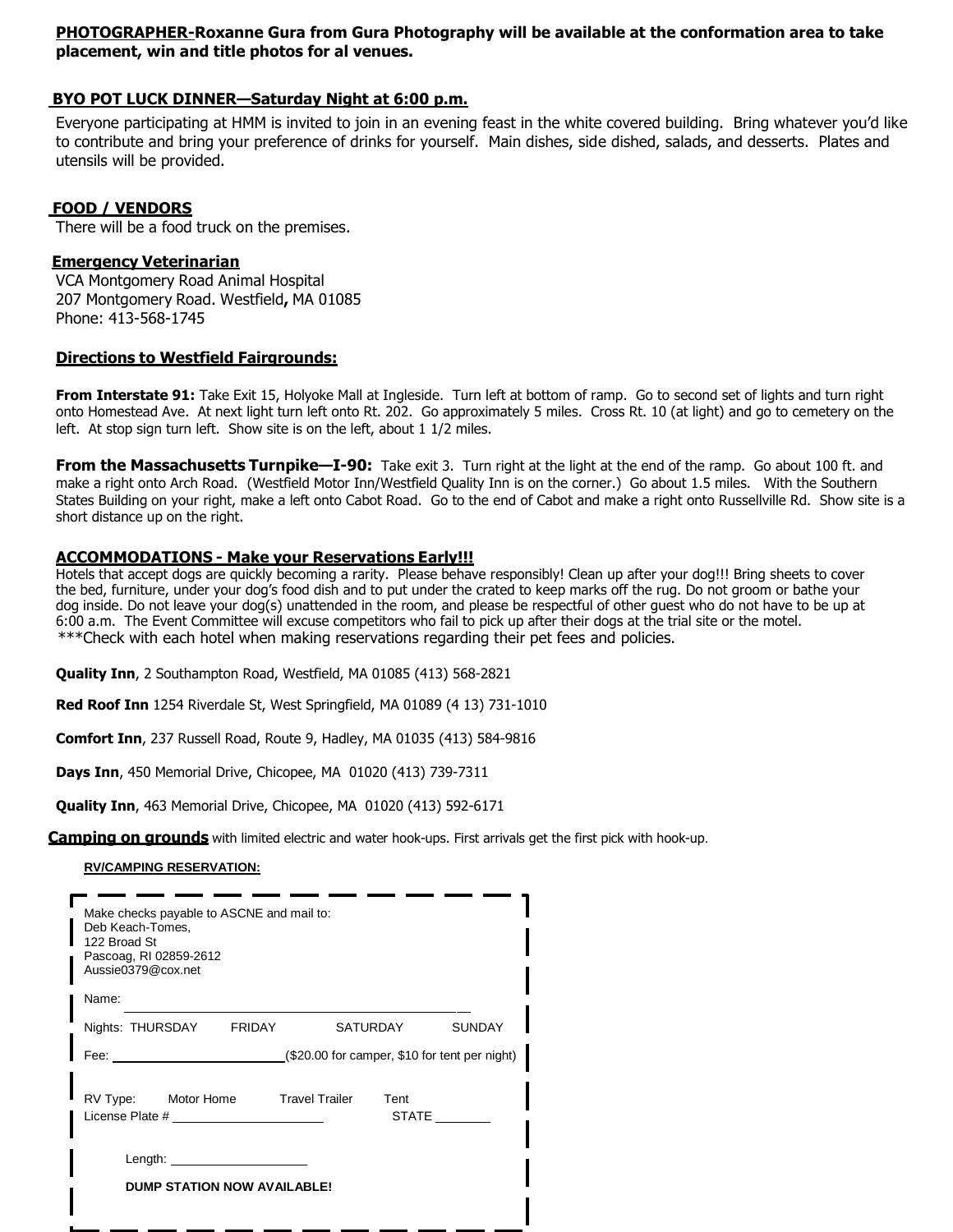# **Most Versatile Aussie – Pre-entry is required**

**MVA entries must be received by October 1, 2019** 

Please follow these steps:

Fill out a Conformation Entry<https://www.asca.org/wp-content/uploads/2016/04/conftxentry.pdf> and complete the entire form below. This form will be used to track your scores correctly. Send the two forms, with an entry fee of \$35 made out to ASCNE to:

**Kathy Fretz,** 37 Maxham Rd, Woodstock, VT 05091 [sunpiperaussies@gmail.com](mailto:sunpiperaussies@gmail.com)

| Send the stock, obedience, rally and/or agility forms to the appropriate entry person for that event.<br>Please do not include those forms with this mailing. |  |
|---------------------------------------------------------------------------------------------------------------------------------------------------------------|--|
|                                                                                                                                                               |  |
|                                                                                                                                                               |  |
|                                                                                                                                                               |  |
|                                                                                                                                                               |  |
|                                                                                                                                                               |  |
|                                                                                                                                                               |  |
|                                                                                                                                                               |  |
| ASCA Registration #:                                                                                                                                          |  |
| Ribbons & Awards                                                                                                                                              |  |
| First Place - Prize & Rosette                                                                                                                                 |  |
| 2nd - 4 <sup>th</sup> Place - Placement Rosette                                                                                                               |  |
| <b>Participant Ribbons</b>                                                                                                                                    |  |
|                                                                                                                                                               |  |

## **Most Versatile Aussie competition \*These are the only scores that will count toward your MVA score.**

MVA Conformation Evaluation – Debra St. Jacques - Friday 10/11, 4:00 p.m.

Obedience – Friday 10/11

Rally - Saturday 10/12 p.m. show

Stock – Saturday 10/12

Agility Regular (3 & 4) - Sunday 10/13

Novice Rally will count for MV Junior only. HMM MVA will follow ASCA MVA scoring and requirements, with noted exceptions.